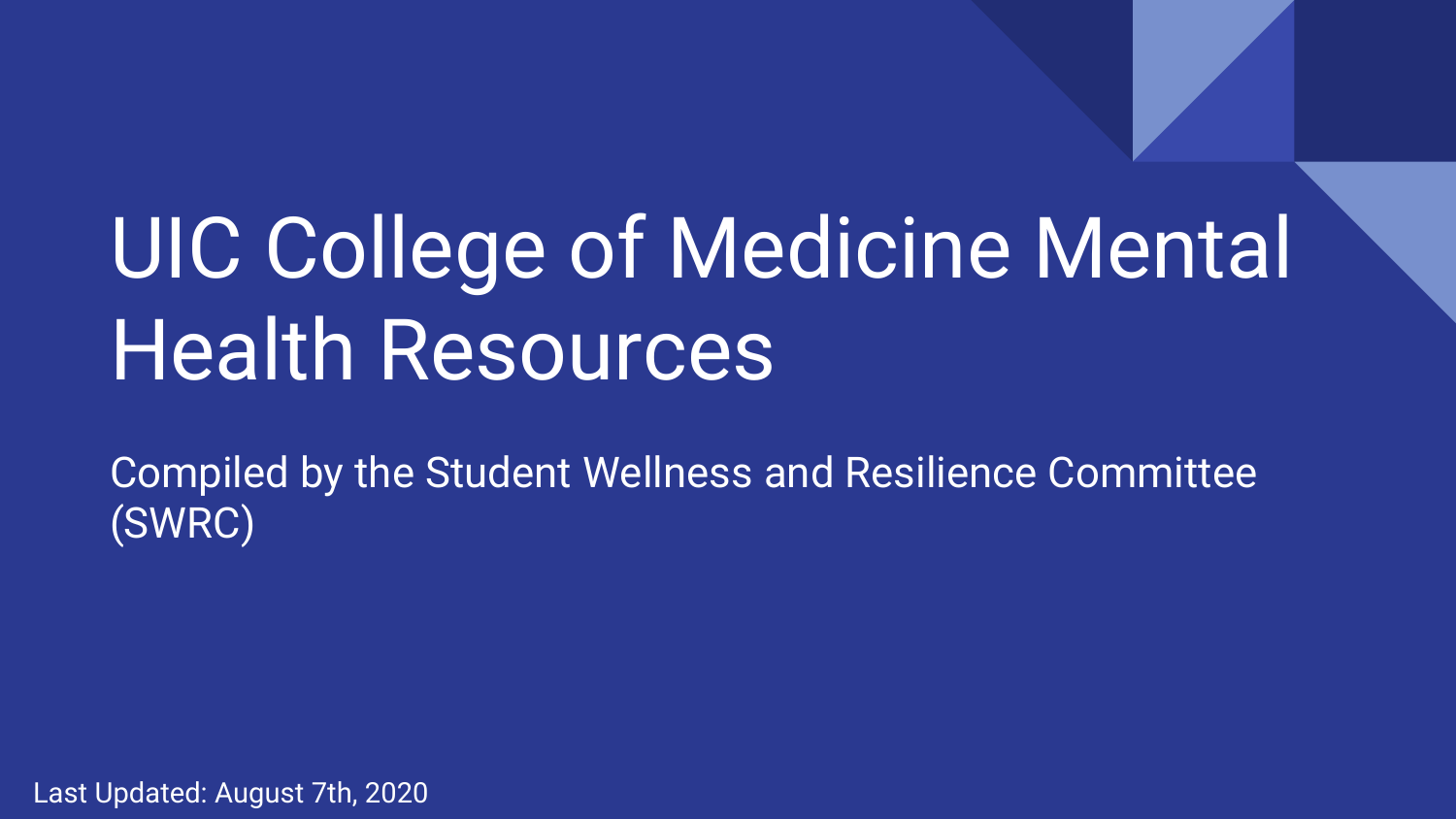## Which Mental Health Resource is Right for Me?

\*Click the blue boxes to see more information

- I have a mental health concern requiring longitudinal care
- I want to start a new medication or need a psychiatrist to manage my current regimen
- I am okay with being billed through my insurance (CampusCare, public, or private insurance) with a co-pay.

### NPI **NPI** Counseling

- Center<br>Center com ● I am having a mental health crisis
- I need short term care or want to discuss a specific problem
- I am interested in couples or group therapy
- I want a referral for longer-term care
- I would like a free resource

### Resiliency Center **National Property** OAPS

- I want to see someone who will not evaluate me later in medical school
- I need short term care or want to discuss a specific problem
- I am interested in receiving psychotherapy
- I would like to be evaluated for psychiatric medications
- I would like a free resource

- I am comfortable seeing a psychology graduate student (supervised by a licensed psychologist)
- I am willing to pay \$10-15 out of pocket
- I am seeking treatment for something that does not require more intensive psychiatric care
- I want an unlimited number of appointments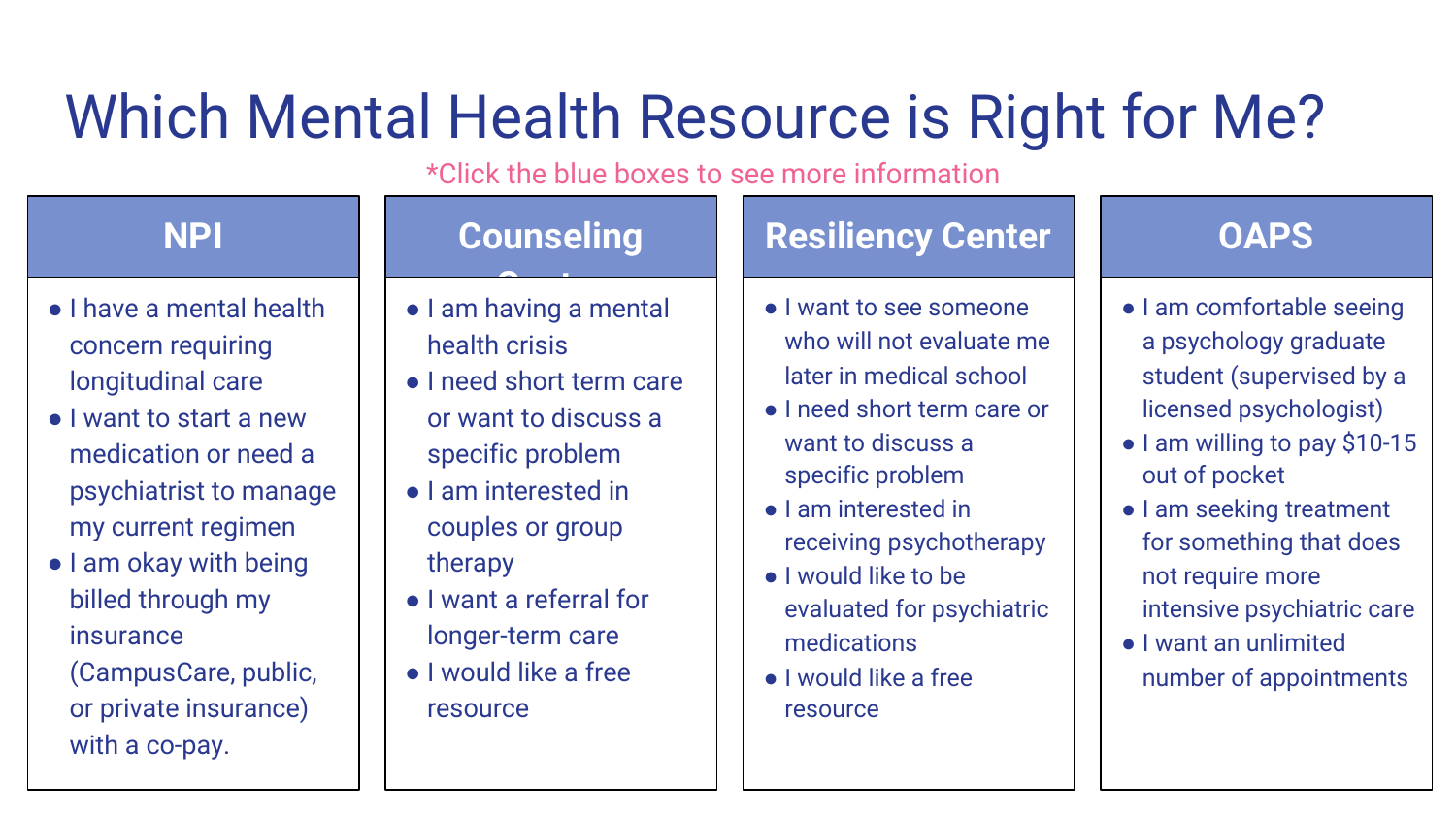### NPI- The Illinois Neuropsychiatric Institute

#### **Description**

○ NPI is the main location for psychiatric services at UIC. It is also one of the possible locations where M3 students rotate for their psychiatry rotation. They treat a wide array of mental illness and have psychiatrists, psychologists, and licensed clinical social workers on staff.

#### **Services**

- Inpatient psychiatry
- Mood and anxiety disorders program
- Addiction treatment program
- Psychotic disorders
- Women's mental health and reproductive psychiatry

#### **Timing/Availability- Variable**

- Logistics (contact info, location, hours, etc.)
	- To request an appointment, please call 312.996.2200
	- 912 South Wood Street Chicago IL, 60612
	- Mon Fri: 9:00am 5:00pm
	- Services will be covered by CampusCare at 100% minus \$50/day for inpatient treatment and \$15/visit for outpatient treatment.
	- Students on CampusCare will need to first see their PCP for a referral. Students with outside insurance should check with their individual companies to determine if they will need a referral.
- **Link to website** 
	- https://www.psych.uic.edu/clinical/adult-services

\*NOTE: This is the only resource that is billed through insurance **Back in the source of the source of the source** Back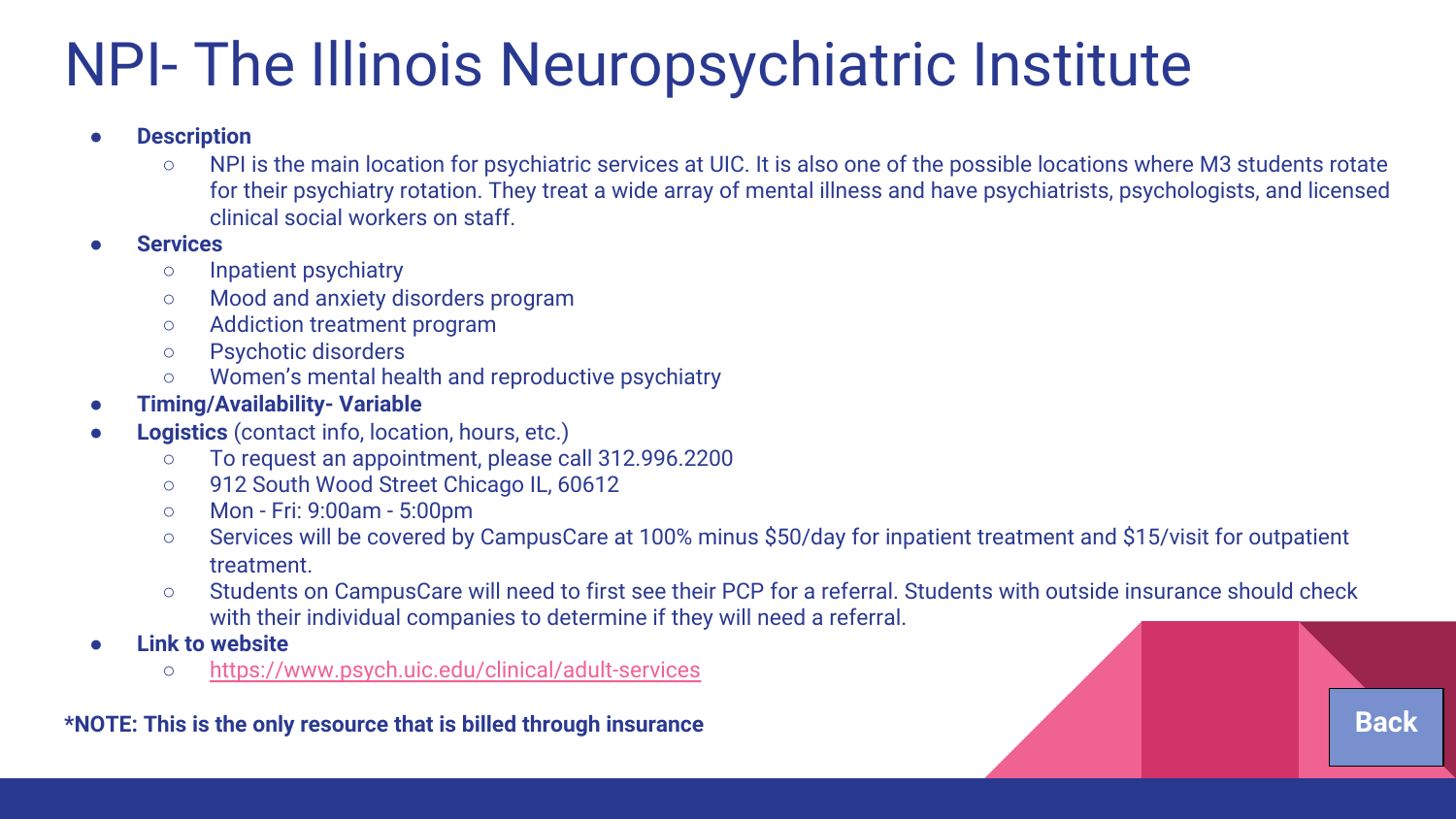### UIC Counseling Center

- **Description** 
	- The Counseling Center offers brief individual and couples therapy in addition to ongoing group therapy or workshops. The individual sessions are offered on a limited basis, and if the student needs or desires long-term psychotherapy they will be given an external referral
- **Services** 
	- Individual, group, and couple's therapy
	- Mind/body services
	- Psychiatry and integrative medicine services
	- Outreach services and programming
	- Consultations and referrals
- Timing/Availability
	- Limited amount of visits
- Logistics (contact info, hours, location, etc.)
	- Student Services Building- 1200 West Harrison Suite 2010 Chicago, Illinois 60607
	- Mon Fri: 8:00am 5:00pm \*\* Evening hours also available by appointment.\*\*
	- Phone: (312) 996-3490
	- Let's Talk Drop-In Counseling: Student Center West Room 235 828 S. Wolcott Ave Chicago, Illinois 60612. Thursdays 4:00pm - 6:00pm

Back

- Available as part of the Student Health Services Fee (regardless of insurance status). No extra cost.
- Link to website
	- https://counseling.uic.edu/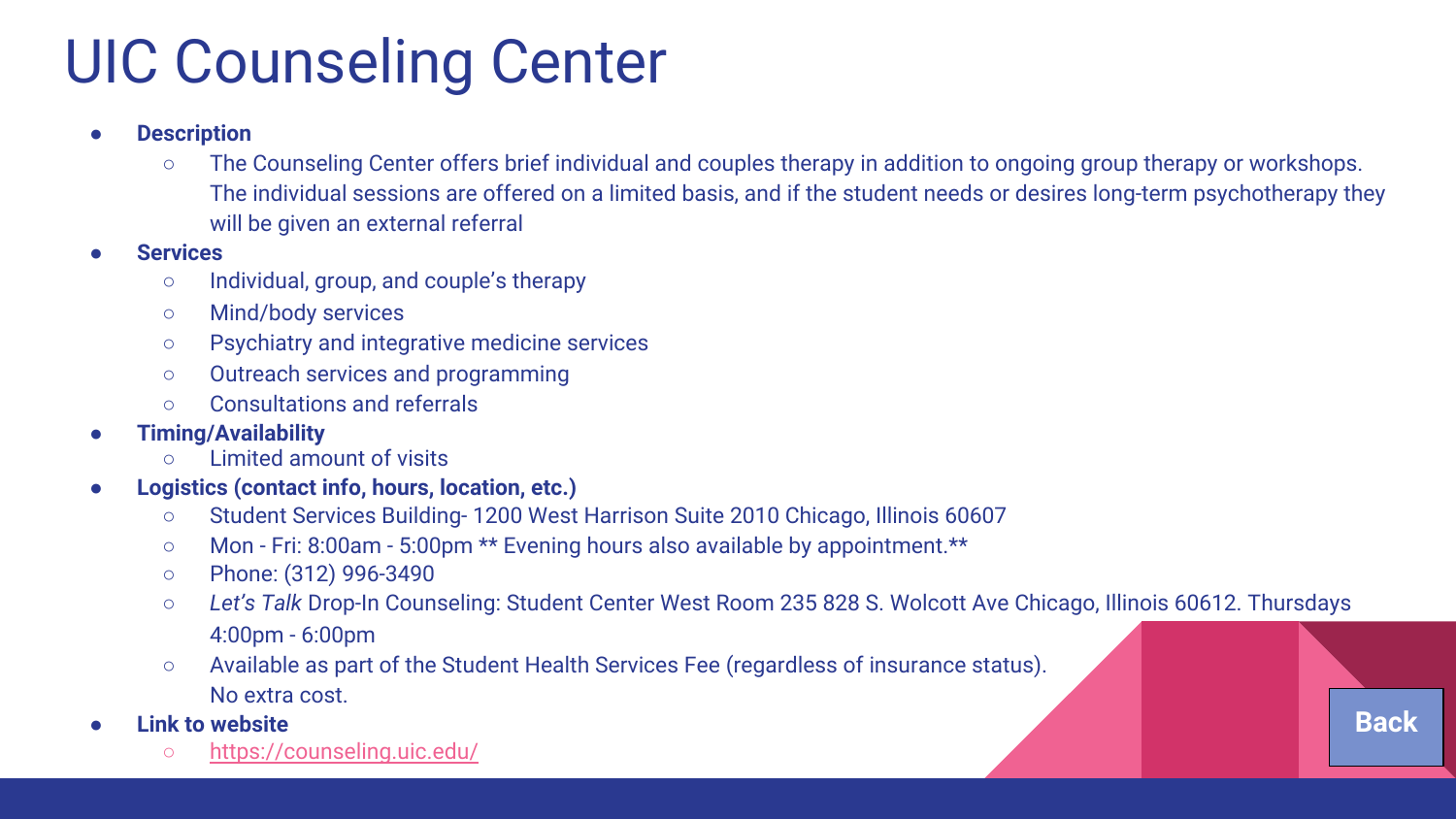## College of Medicine Student Resiliency Center

#### **Description**

- Provides mental health services to UI COM medical and graduate students.
- Services are provided by clinicians who do not have any evaluative role for College of Medicine students.
- Provide up to six sessions of talk therapy lasting between 45 and 60 minutes each.
- Staffing is subject to change based on student body needs
- **Services** 
	- Patients will be triaged to either supportive psychotherapy with social worker Linzi Swisher, LCSW, or cognitive behavioral therapy (CBT) with psychologists Jaclyn Weisman, PhD, Gustavo Medrano, PhD or Jenna Duffecy, PhD.
	- Telehealth
	- Medication management
- Timing/Availability
	- Appointments can be scheduled in advance or on an as-needed basis with the patient's assigned provider, which will be determined after the intake evaluation.
	- An evaluation will be set up with one of the licensed clinical psychologists within one week.
	- The walk-in clinic does not require an appointment. Clinicians will be available for walk-in evaluations. (walk-in clinic on hold during COVID)

Back

- Logistics (contact info, hours, location, etc.)
	- Location: 1601 W. Taylor Street Room 441
	- Contact: contact Resiliency Clinic Director Jenna Duffecy, PhD. to initiate the intake process.
		- iduffecy@uic.edu 312-413-1225
	- Available as part of the Student Health Services Fee (regardless of insurance status). No extra cost.
- **Link to website** 
	- https://chicago.medicine.uic.edu/education/md-student-services-and-support/re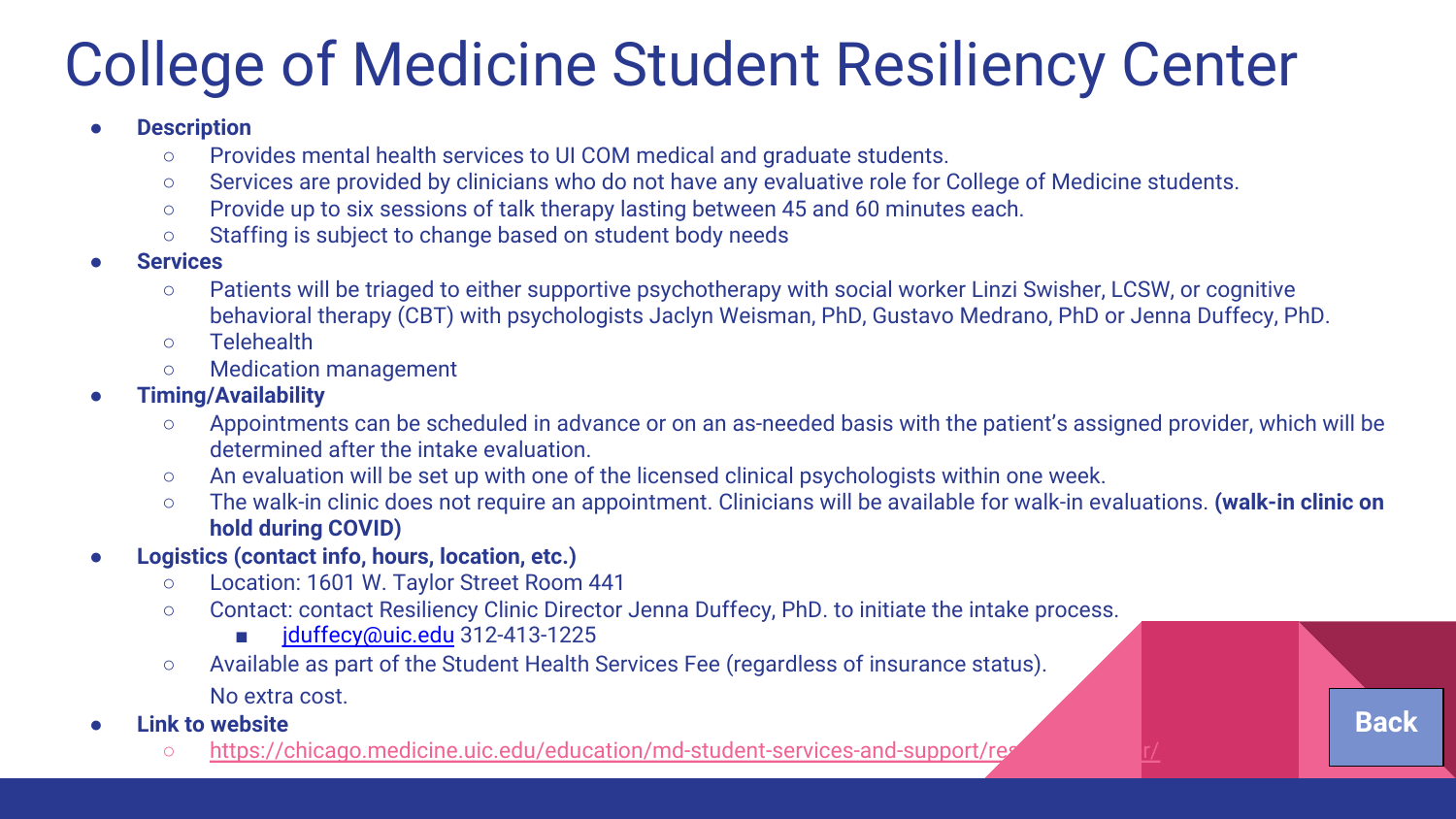## OAPS- The Office of Applied Psychological Services

#### **Description**

○ OAPS is a mental health clinic in the Psychology Department at UIC. OAPS serves the UIC community, including faculty, staff, and students, as well as people living or working in the greater Chicago area. Clinicians at OAPS are advanced graduate students in UIC's Ph.D. Program in Clinical Psychology, which is accredited by the American Psychological Association. Session are recorded so that graduate student clinicians are appropriately supervised by a licensed clinical psychologists.

#### **Services**

- OAPS offers therapy for adults, children, families, and couples.
- Therapy is available for a broad range of problems including depression, anxiety (e.g., O.C.D., panic disorder, social anxiety, separation anxiety, adjustment difficulties), trauma, substance use difficulties, relationship difficulties, parenting, emotion dysregulation, and personality disorders.
- OAPS is unable to treat some more serious concerns (e.g., active suicidal intent, psychosis, addiction requiring medical intervention). However, they will do their best to provide referrals to clinics that would be a better fit for your care.
- Logistics (contact info, hours, location, etc.)
	- $\circ$  Hours: Monday Thursday: 9 a.m. 5 p.m.
	- Fees: Set with a sliding scale based on income. Current UIC students pay \$10-15/session, though fees can be lowered.
	- Location: In the Behavioral Sciences Building (BSB) on UIC's East Campus.
	- Contact: Call 312-996-2540 and press "2" at the prompt to leave a message in the new client voicemail box. Your call will be returned within 1-2 business days.

Back

#### **Link to website**

o https://psch.uic.edu/research-programs/clinical/office-of-applied-psychological-service